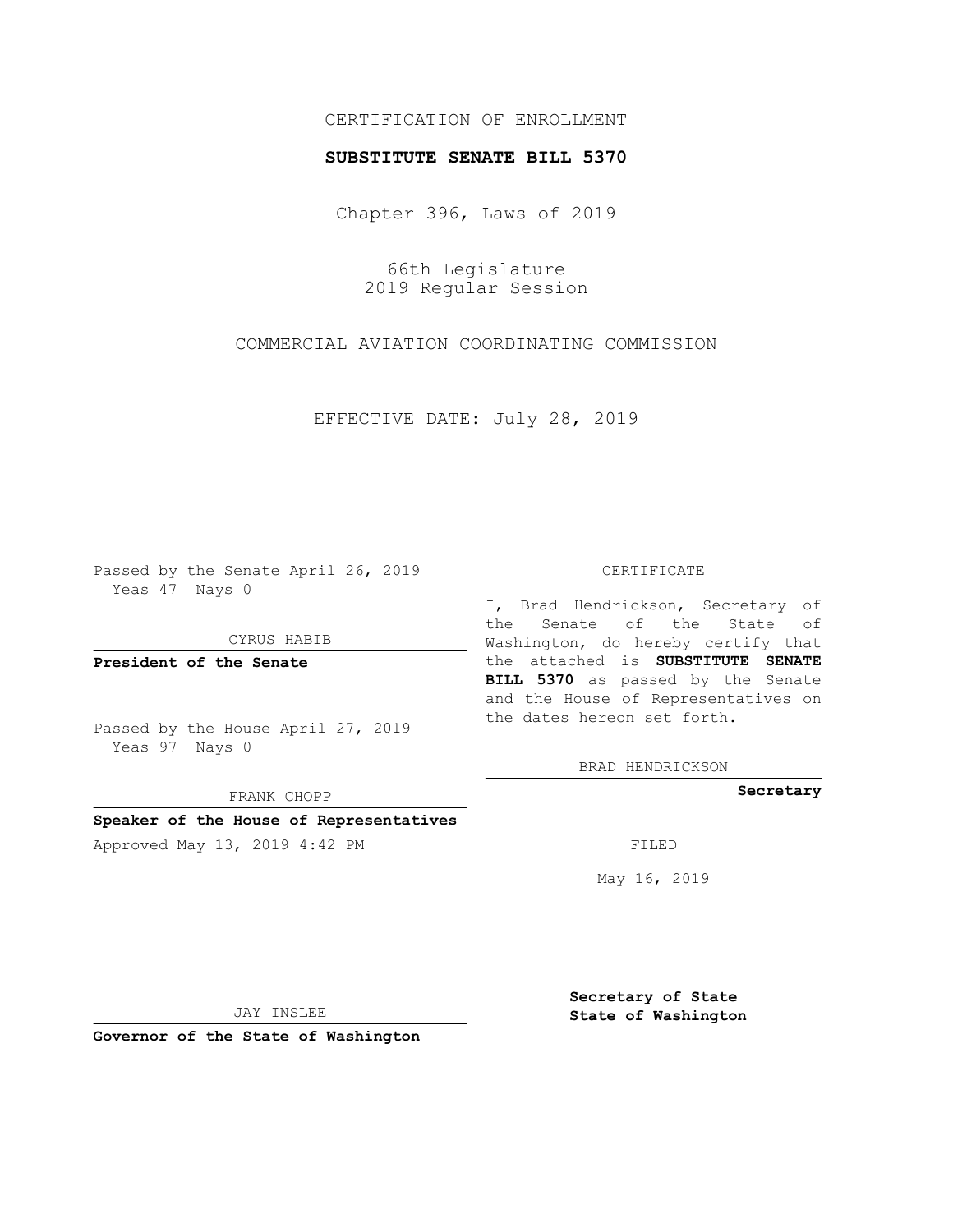## **SUBSTITUTE SENATE BILL 5370**

AS AMENDED BY THE CONFERENCE COMMITTEE

Passed Legislature - 2019 Regular Session

# **State of Washington 66th Legislature 2019 Regular Session**

**By** Senate Transportation (originally sponsored by Senators Keiser, Warnick, Saldaña, Hasegawa, Wilson, C., and Honeyford)

READ FIRST TIME 02/19/19.

 AN ACT Relating to creating a state commercial aviation coordinating commission; creating new sections; and providing 3 expiration dates.

BE IT ENACTED BY THE LEGISLATURE OF THE STATE OF WASHINGTON:

 NEW SECTION. **Sec. 1.** The legislature finds that with the increase in air traffic operations, combined with the projections for the rapid expansion of these operations in both the short and the long term, concerns regarding the environmental, health, social, and economic impacts of air traffic are increasing as well. The legislature also finds that advancing Washington's position as a national and international trading leader is dependent upon the development of a highly competitive, statewide passenger and cargo air transportation system. Therefore, the legislature seeks to identify a location for a new primary commercial aviation facility in Washington, taking into consideration the data and conclusions of appropriate air traffic studies, community representatives, and industry experts. Options for a new primary commercial aviation facility in Washington may include expansion of an existing airport facility. It is the intent of the legislature to establish a state commercial aviation coordinating commission to provide a location recommendation by January 1, 2022. The legislature also recognizes

p. 1 SSB 5370.SL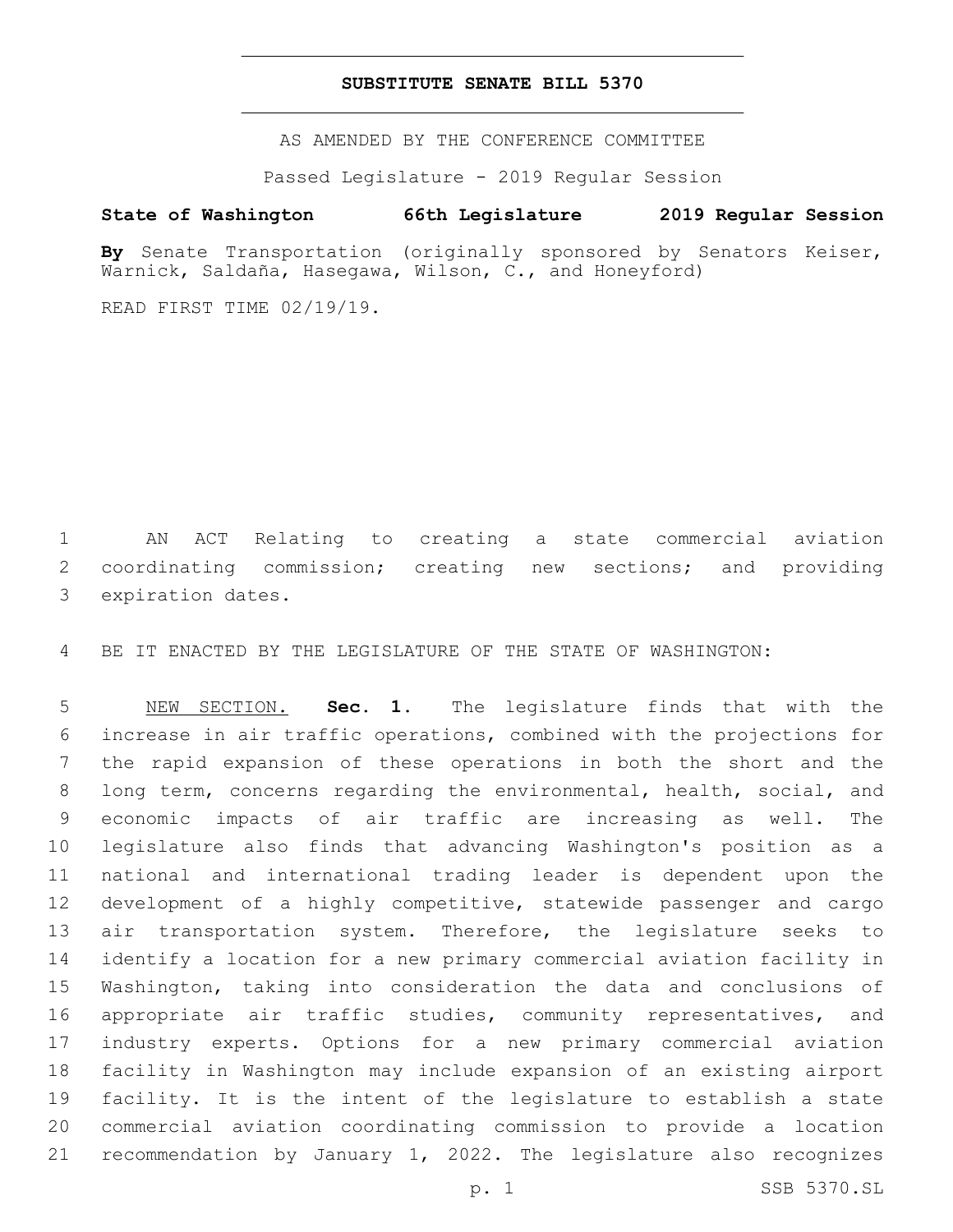any preferred location will require substantial environmental, land use, governance, and funding decisions from state and local 3 governments.

 NEW SECTION. **Sec. 2.** (1) The state commercial aviation coordinating commission is created to carry out the functions of this chapter. The commission shall consist of fifteen voting members.

 (2) The governor shall appoint thirteen voting members to 8 represent the following interests:

 (a) Four as representatives of commercial service airports and ports, one of whom shall represent a port located in a county with a population of two million or more, one of whom shall represent a port in eastern Washington with an airport runway of at least thirteen thousand five hundred feet in length, one of whom shall represent a commercial service airport in eastern Washington located in a county 15 with a population of four hundred thousand or more, and one 16 representing an association of ports;

 (b) Three as representatives from the airline industry and the 18 private sector;

 (c) Two citizen representatives with one appointed from eastern Washington and one appointed from western Washington. The citizen 21 appointees must:

 (i) Represent the public interests in the communities that are 23 included in the commission's site research; and

 (ii) Understand the impacts of a large commercial aviation 25 facility on a community;

26 (d) A representative from the freight forwarding industry;

(e) A representative from the trucking industry;

 (f) A representative from a community organization that understands the impacts of a large commercial aviation facility on a 30 community; and

(g) A representative from a statewide environmental organization.

(3) The remaining two members shall consist of:

(a) A representative from the department of commerce; and

 (b) A representative from the division of aeronautics of the 35 department of transportation.

- (4) The commission shall invite the following nonvoting members:
- (a) A representative from the Washington state aviation alliance;
- (b) A representative from the department of defense;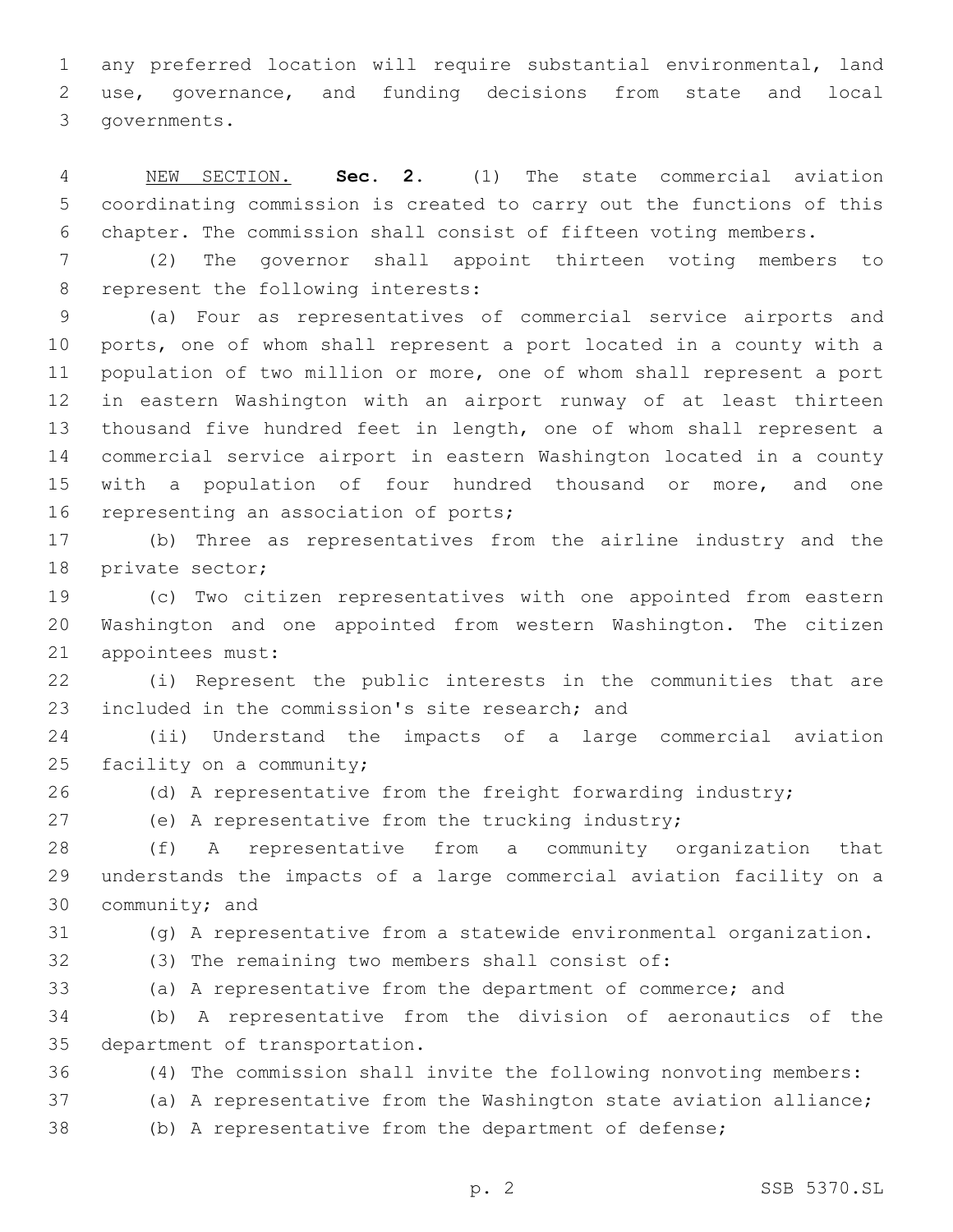(c) Two members from the senate, with one member from each of the two largest caucuses in the senate, appointed by the president of the 3 senate;

 (d) Two members from the house of representatives, with one member from each of the two largest caucuses in the house of representatives, appointed by the speaker of the house of 7 representatives;

 (e) A representative from the division of aeronautics of the 9 department of transportation;

 (f) A representative from an eastern Washington metropolitan 11 planning organization;

 (g) A representative from a western Washington metropolitan 13 planning organization;

 (h) A representative from an eastern Washington regional airport; 15 and

(i) A representative from a western Washington regional airport.

 (5) The governor may appoint additional nonvoting members as 18 deemed appropriate.

 (6) The commission shall select a chair from among its membership and shall adopt rules related to its powers and duties under this 21 chapter.

 (7) Legislative members of the commission are reimbursed for travel expenses in accordance with RCW 44.04.120. Nonlegislative members are not entitled to be reimbursed for travel expenses if they are elected officials or are participating on behalf of an employer, governmental entity, or other organization. Any reimbursement for other nonlegislative members is subject to chapter 43.03 RCW. The commission has all powers necessary to carry out its duties as 29 prescribed by this chapter.

 (8) The department of transportation shall provide staff support for coordinating and administering the commission and technical assistance as requested by commission members. The department shall consider cost-saving options such as using online conferencing tools. Meetings shall be held in Olympia, Washington unless resources allow 35 for alternative locations.

 (9) At the direction of the commission, and as resources allow, the department of transportation is authorized to hire a consultant to assist with the review and research efforts of the commission. The contract is exempt from the competitive procurement requirements in 40 chapter 39.26 RCW.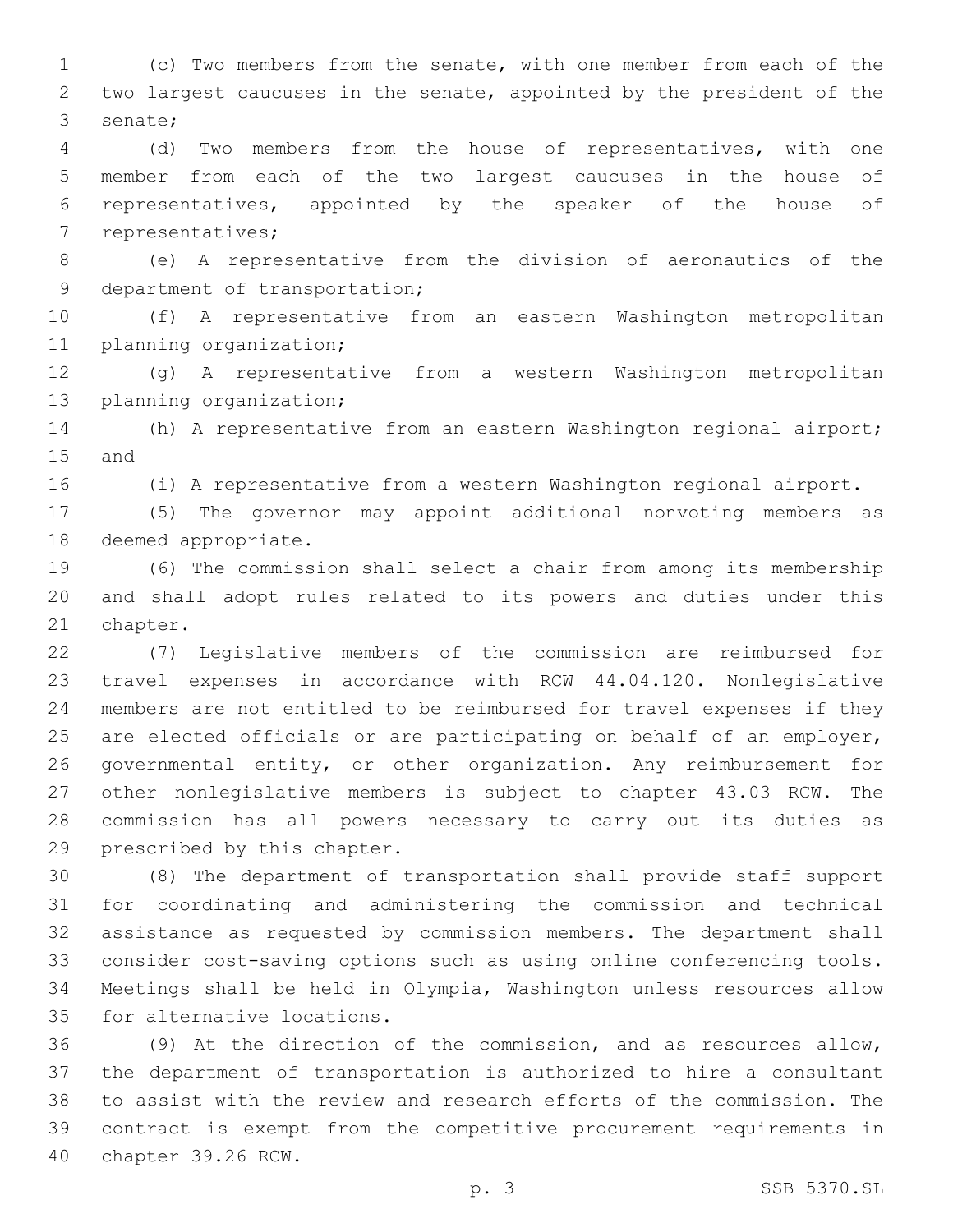(10) The department of transportation shall convene the initial 2 meeting of the commission as soon as practicable.

3 (11) This section expires July 1, 2022.

 NEW SECTION. **Sec. 3.** (1) The state commercial aviation coordinating commission will review existing data and conduct research to determine Washington's long-range commercial aviation facility needs and the site of a new primary commercial aviation facility. Research for each potential site must include the feasibility of constructing a commercial aviation facility in that location and its potential environmental, community, and economic impacts. Options for a new primary commercial aviation facility in Washington may include expansion of an existing airport facility but may not include siting a facility on or in the vicinity of a military installation that would be incompatible with the installation's ability to carry out its mission requirements. The work of the commission shall include the following:

 (a) Recommendations to the legislature on future Washington state long-range commercial aviation facility needs including possible additional aviation facilities or expansion of current aviation facilities, excluding those located in a county with a population of two million or more, to meet anticipated commercial aviation, general 22 aviation, and air cargo demands; and

 (b) Identifying a preferred location for a new primary commercial aviation facility. The commission shall make recommendations and shall select a single preferred location by a sixty percent majority 26 vote using the following process:

(i) Initiating a broad review of potential sites;

 (ii) Recommending a final short list of no more than six 29 locations by January 1, 2021;

 (iii) Identifying the top two locations from the final six 31 locations by September 1, 2021; and

 (iv) Identifying a single preferred location for a new primary 33 commercial aviation facility by January 1, 2022.

 (2) The commission shall submit a report of its findings and recommendations to the transportation committees of the legislature by January 1, 2022. The commission must allow a minority report to be included with the commission report if requested by a voting member of the commission.38

39 (3) This section expires July 1, 2022.